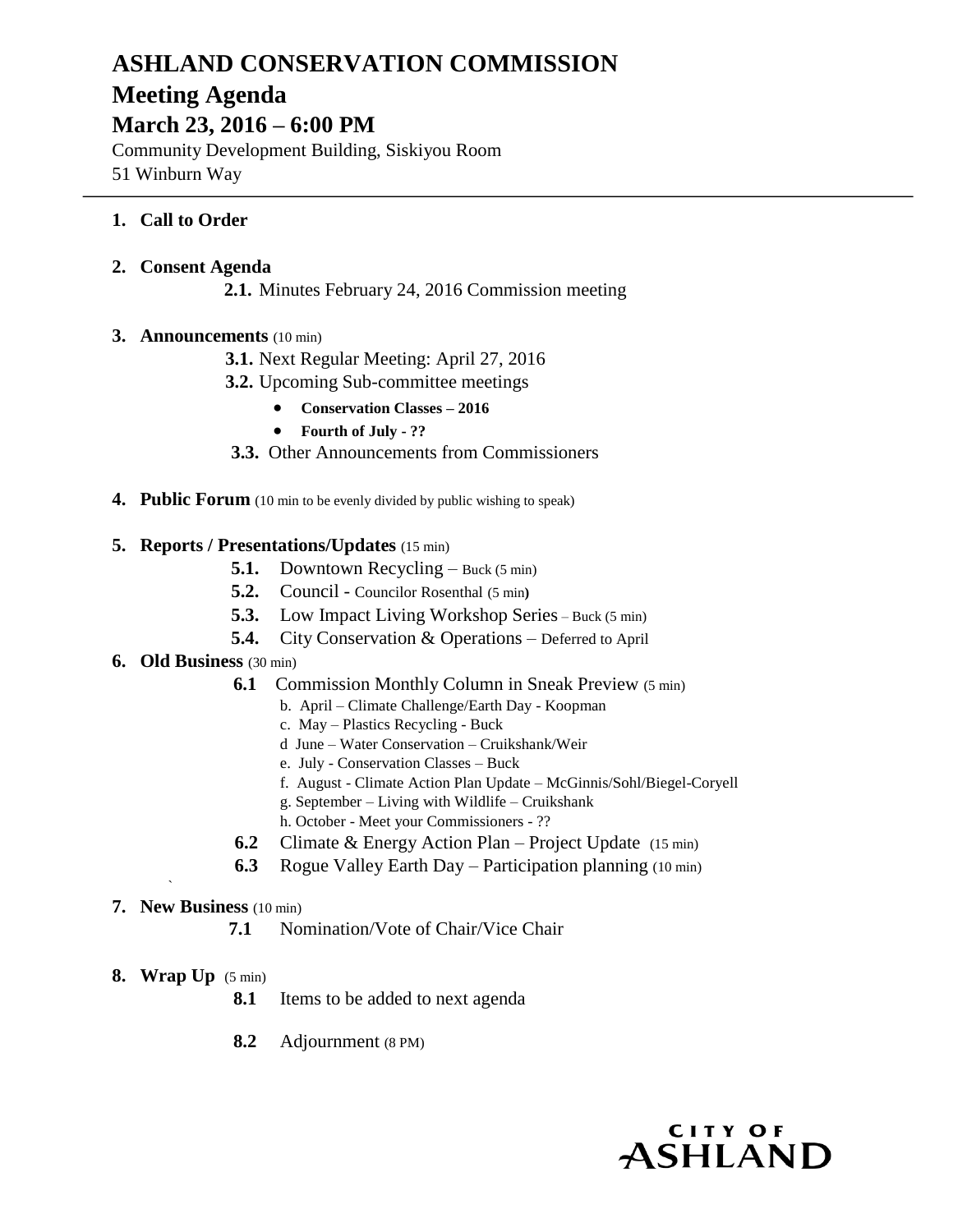## **MINUTES FOR THE ASHLAND CONSERVATION COMMISSION Wednesday, February 24, 2016 Siskiyou Room, 51 Winburn Way**

## **1. Call to Order**

Chair Roxanne Beigel-Coryell called the meeting to order at 6:00 p.m. in the Siskiyou Room.

Commissioners Risa Buck, Mark Weir, Shel Silverberg, Cara Cruickshank, Bryan Sohl, and Marni Koopman were present. Staff member Adam Hanks and Councilor Rich Rosenthal were present. Commissioner James McGinnis was absent.

#### **2. Consent Agenda**

**Cruickshank/Weir m/s to approve the minutes of January 27, 2016, as presented. Voice Vote: All Ayes. Motion Passes.**

#### **3. Announcements**

The next commission meeting will be March 23, 2016.

The Governor's Transportation Panel will be occurring on March 8 at the Jackson County Public Works auditorium in White City.

The 2016 Master Recycler Class will be March 8 from 5:30 – 8:30 p.m.

Buck informed the group that there will be no spring Plastics Roundup this year, due to a lack of market for purchasing those materials.

#### **4. Public Forum**

Huelz Gutchen – stated that the Greenhouse Gas Inventory was wonderful and the presenter did well. We have lots of cars which make lots of problems. The report showed that Ashland emissions have gone down, but his numbers don't match the Greenhouse Gas Inventory numbers. He stated that the whole country reduced emissions over the past few years, not just Ashland. The EPA has been talking about the current non-ability to recycle plastics. Climate change is real but lots of people aren't dealing with it. He hopes that this group can figure out how to do this.

Jeff Sharpe – his group is going ahead with the Imperatrice Property solar proposal. He gave Beigel-Coryell a print out of their proposal. His group was originally planning on having this proposal on the November ballot but decided not to. They are hoping to put together a package useful for other areas. The ballot initiative they are now working on is focused more on increasing renewable sources of power overall.

#### **5. Reports/ Presentations/ Updates**

*Council Update* – Councilor Rosenthal will be absent from the next meeting. He informed the group that he has officially been re-appointed as liaison for the next year. He stated that Council approved the contract with Cascadia Consulting for their work with the Climate & Energy Action Plan Committee. That committee is now ready to move ahead with the bulk of their work.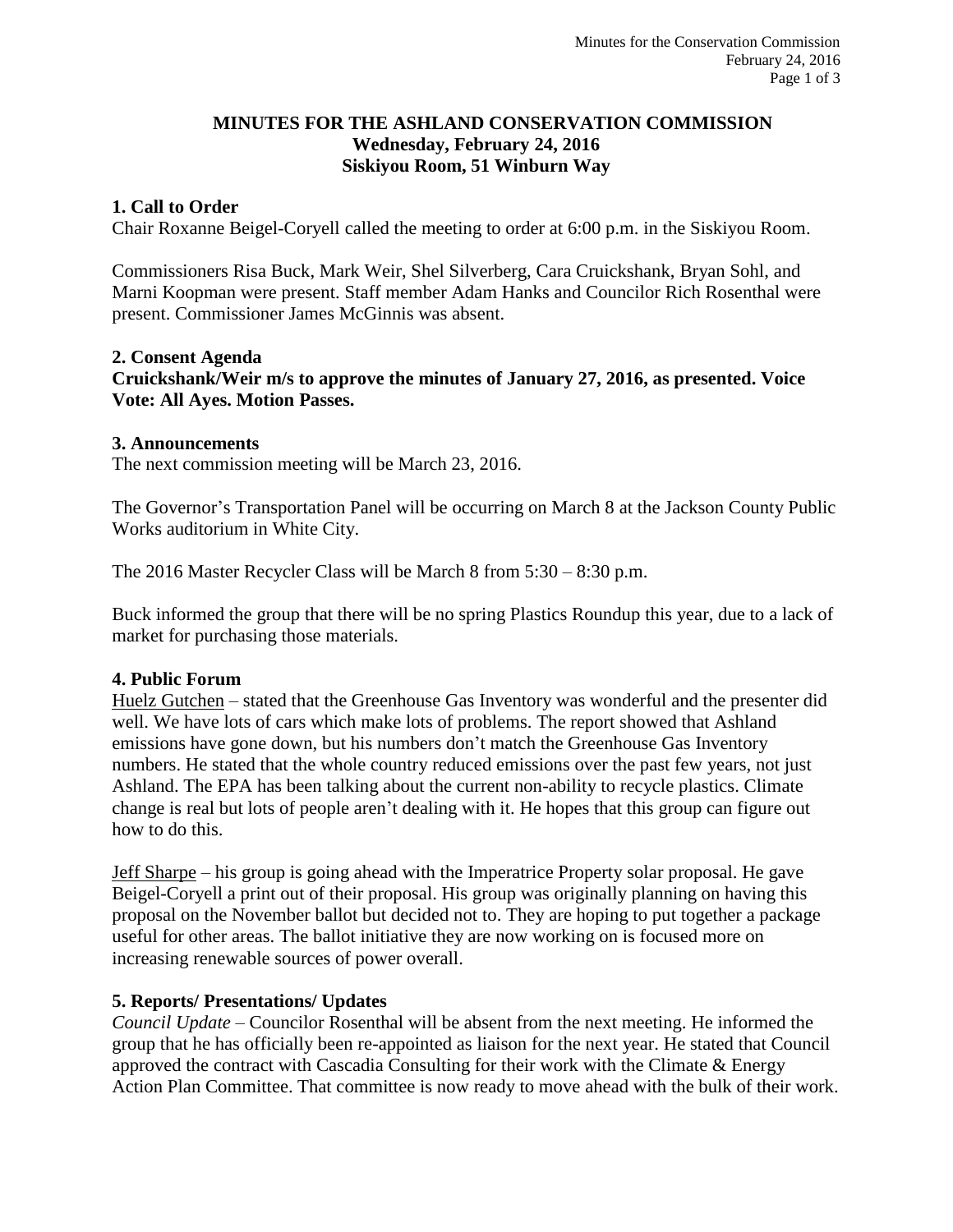*Storm Drain/ Water Update from Public Works* – Public Works Director Mike Faught, Senior Engineer Pieter Smeenk, and Utility Technician Steve Burkhalter gave an overview of current programs. Burkhalter gave examples of the public outreach. Most outreach is for contractors and the public to understand best management practices related to construction. Faught gave overview of how storm drain/water programs are funded and how the current master planning process may create alternative options for resources. Smeek gave information on how the City is working with other agencies in the valley to create education and information regarding pollution prevention and best management practices. He showed examples of new education signage. Group discussed ways in which they can advocate for/assist with programs once the master plan process is completed. Group thanked Faught, Smeek, and Burkhalter for their attendance and information.

## *Councilor Rosenthal departed meeting at 6:50 p.m.*

*Downtown Recycling* – Hanks stated the group received confirmation from four businesses willing to monitor the trial project. They are working on four other businesses. One of the recycle baskets will be monitored by the City and/or Commission.

*City Conservation and Operations* – Hanks was recently in Portland working on a project related to utility providers' role in providing resources for electric vehicles. Ashland has done more than most utility providers due to the charging stations we have in parking lots/garages. Not many utility providers have much control over public facilities the way Ashland does. Group discussed current usage of the charging stations. Hanks stated that the public-charging model may be less important in the future but that hotel-lot charging may be a useful model to pursue in Ashland.

#### **6. Old Business**

*Earth Bowl –* Silverberg stated the subcommittee has met with all the teachers and the middle school principal to get feedback on last year's program. The information received was constructive. The committee has agreed to postpone the program to 2017 in order to connect the program with Earth Day and to redesign the materials to be more focused.

*Sneak Preview Column* – Group discussed the need to alter the next two meeting topics. They agreed that April will be an overview of the Climate Challenge, written by Koopman. May will be information regarding recycling challenges (plastics market), written by Buck. Silverberg suggested that a future topic might be a "meet your commissioners" article.

*Climate & Energy Action Plan* – The next C&EAP meeting will be March 2 at 3:30 p.m. to prepare for the March 16<sup>th</sup> meeting with the new consultant, Cascadia Consulting. Previous Conservation Commissioner, Jim Hartman, has been appointed to the committee. The last meeting was a review of the Greenhouse Gas Inventory.

*Rogue Valley Earth Day Funding* – Hanks stated that the Water Conservation Division will be sponsoring the event in addition to the Energy Conservation Division. The total for City sponsorship will be \$2,000. Group discussed whether additional commission sponsorship was necessary. **Koopman/Silverberg m/s to request that an additional \$400 in funding be given to Rogue Valley Earth Day in light of the cancellation of this year's Earth Bowl program. Voice Vote: 2 nays, 5 ayes, Motion Passes.**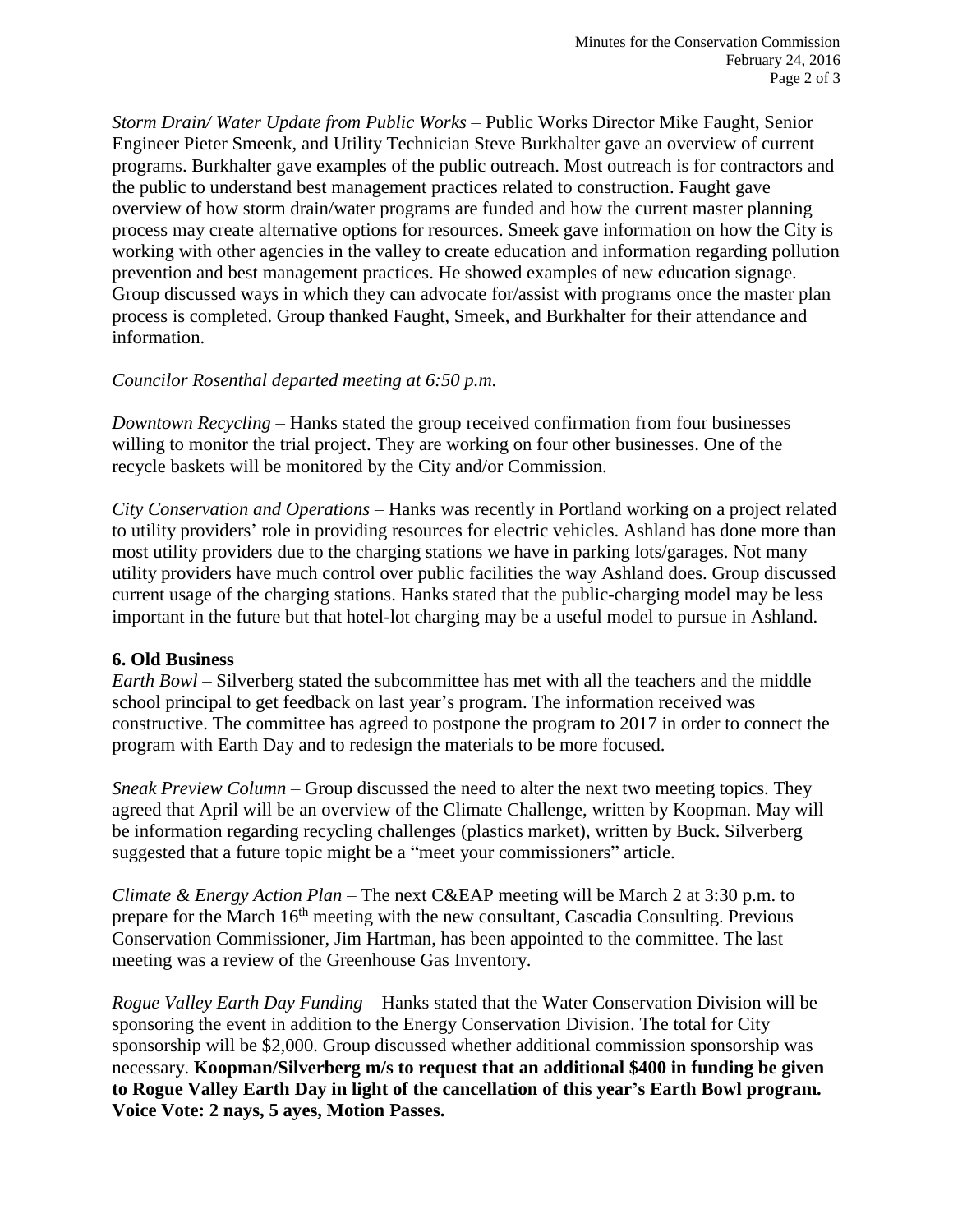*Bag Ban Review* – Weir reviewed the presentation to Council. He felt it went fairly well. Council decided to keep the status quo until or unless the Chamber of Commerce makes a recommendation regarding the ban. Hanks outlined the enforcement process likely to be implemented in the next few months. He stated that letters will soon be going out to all businesses reminding them of the ban regulations and sending updated display cards.

## *Commissioner Sohl departed meeting 8:30 p.m.*

*Conservation Classes* – Buck stated that the subcommittee decided to change the title of this program from Conservation Classes, as that's too specific and doesn't reflect the new class variety, to the "Low-Impact Living Series." **Weir/Koopman m/s to approve the title change to the Low-Impact Living Series. Voice Vote: all ayes. Motion Passes.**

## **7. New Business**

*Greenhouse Gas Inventory* – Hanks stated that he wanted to make sure that the group had a copy of the results and were able to get any questions answered. Group discussed where some of the data was pulled from and how to help the numbers improve in future years.

## **8. Wrap Up**

Commissioner Silverberg stated that he will not be re-upping his appointment to the commission when his term is up on April  $30<sup>th</sup>$ , but agreed to continue to help with the Earth Bowl. Group expressed their appreciation for his work on the commission and for his offer of continued assistance.

Group asked that Hanks request a presentation/discussion from Public Works regarding water reclamation be on a future agenda.

Meeting adjourned at 7:55 p.m.

Respectfully submitted, Diana Shiplet Executive Assistant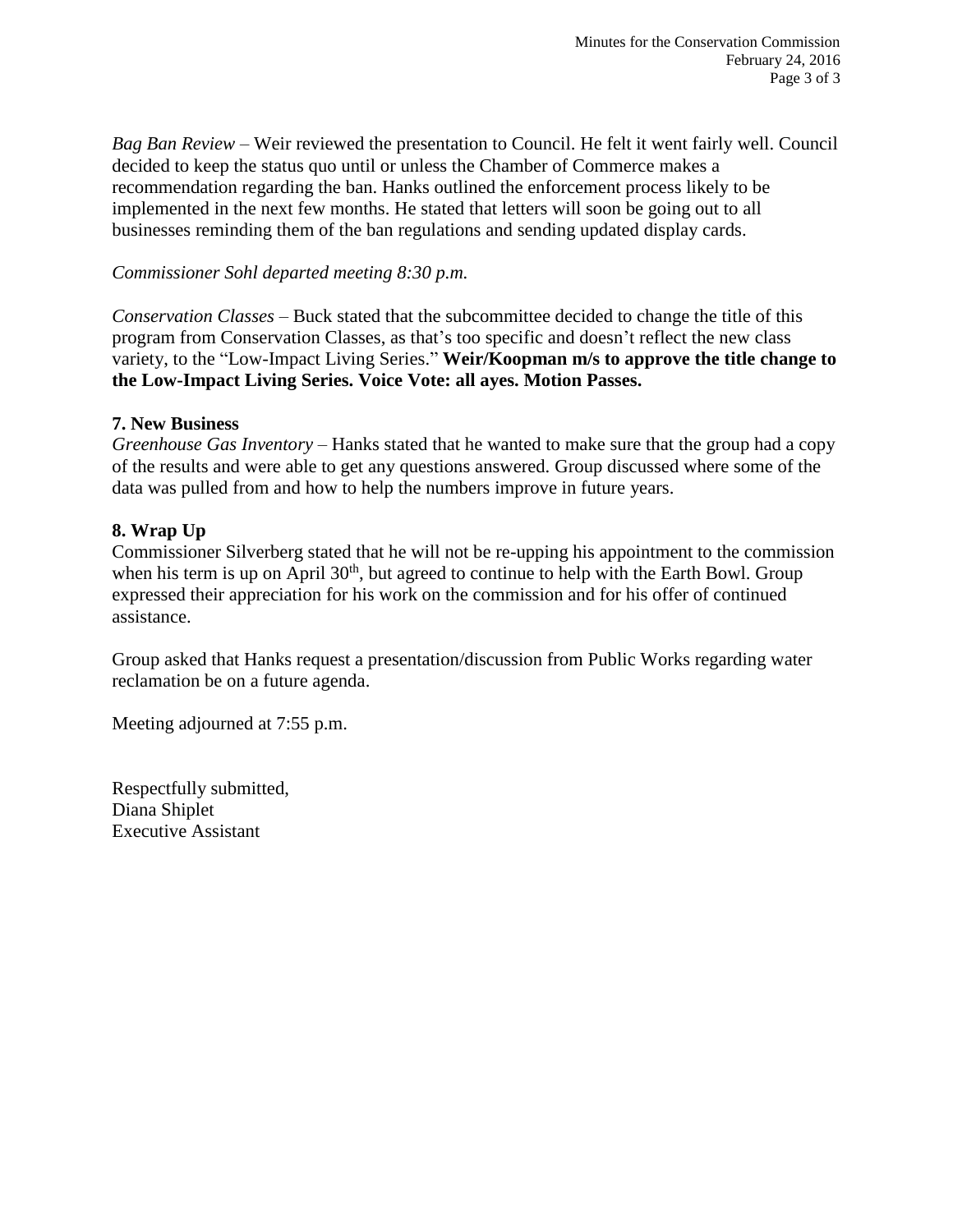

The Jackson County Recycling Partnership (JCRP) that houses the Master Recycler program has recently determined that it will be unable to host its Spring Plastic Round-Up event, which has been held annually since 2008. The original intent of the Plastic Round-Up event was to create an opportunity for residents of Jackson County to recycle plastics which are not accepted in the curbside collection programs offered by local haulers that include nursery plastics, film, plastic packaging and clamshells, for example. The unfortunate circumstances in the world markets have resulted in the decision to suspend the event.

Plastic recycling has become more challenging over the last number of years and more specifically in 2013 with the start of China's "Operation Green Fence." The Chinese government grew frustrated with the amount of "trashy recyclables" entering the country and the new premier launched stricter enforcement of existing laws. The aim was to avoid the volumes of poorly sorted or dirty shipments of recyclables from foreign exports. Additional challenges have emerged in the last year; and chances are quite high that this trend will continue into the near future.

The most important factor that has cancelled the 2016 Plastic Round-Up is a lack of markets for the plastics collected. Without market demand, recycling these materials is not an option.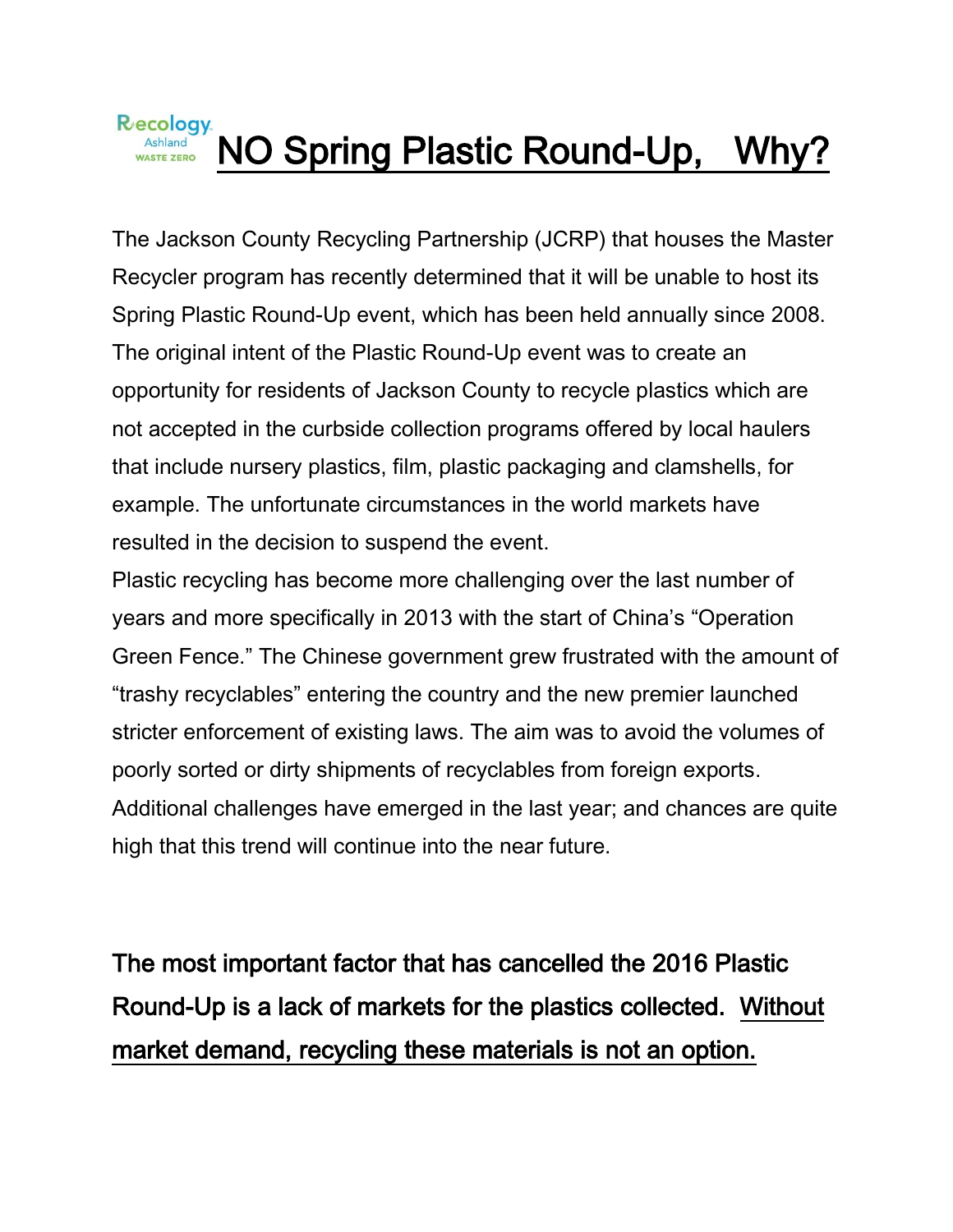## MORE DETAILS THAT HAVE CONTRIBUTED INCLUDE :

- One of the main factors is record low oil prices. The low fuel prices you may have noticed when you fill up your vehicle or pay natural gas bills have some down sides. This super cheap petroleum makes the use of virgin oil more attractive for plastic manufacturers. Instead of using recycled plastics to make new "stuff," manufacturers are choosing the cheaper option.
- Domestic and export markets for recycled plastics are overflowing. Globally, the slowdown in China's economy and production rate has affected the consumption of recycled plastic as a feedstock for new products. In some cases, smaller consumers of mixed plastics have had to shut their doors until better markets return.
- And finally, the strong US dollar has made US exports less affordable in the global marketplace, which has driven European companies to source recyclable materials from less expensive parts of the world.

Making lemonade out of this disappointing situation could inspire us to pay closer attention to the first (2)R's, REDUCE & RE-USE. Tips that reduce the vast amount of plastics in our lives include:

- Making different buying decisions.
- Avoiding single use, disposable items.